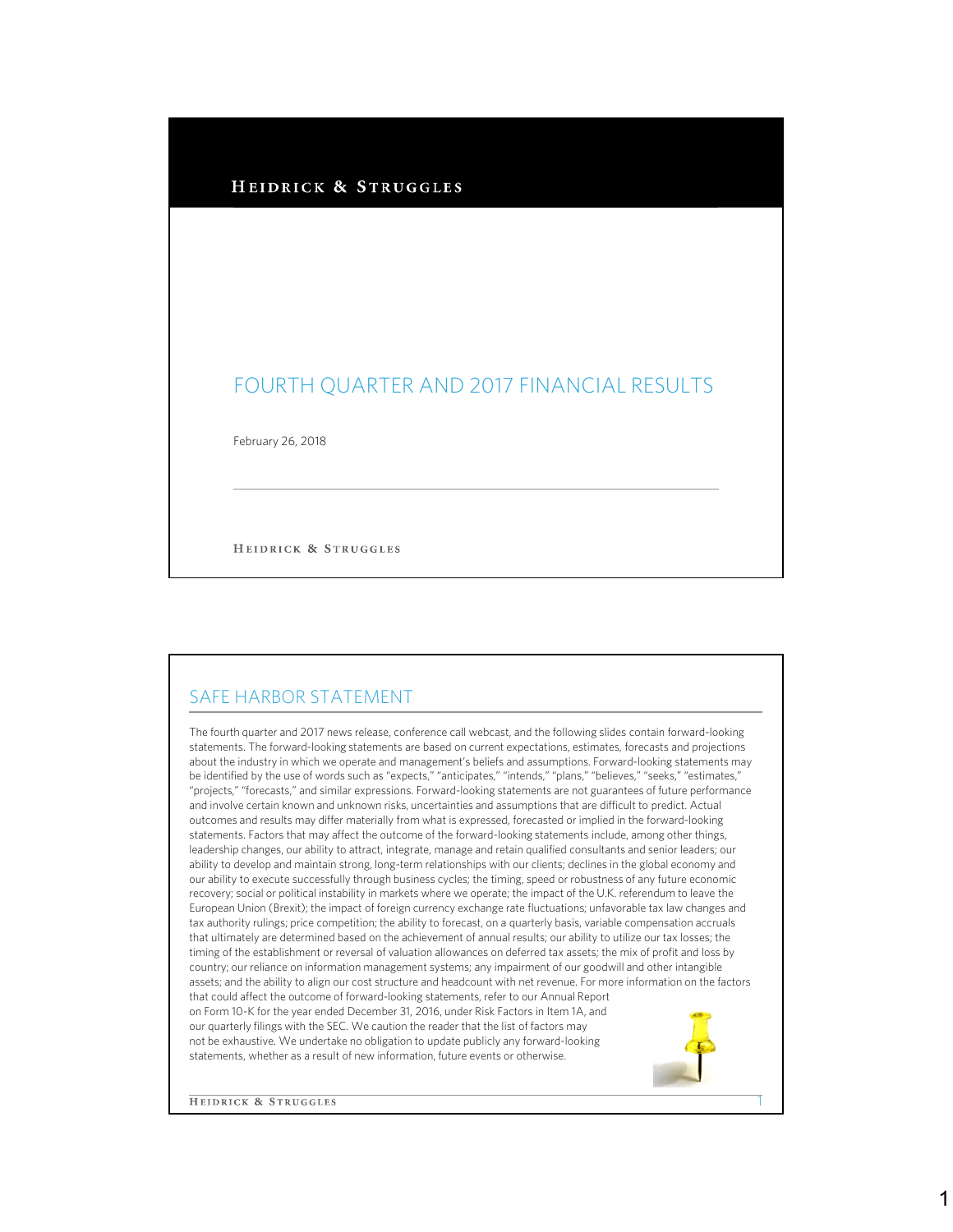

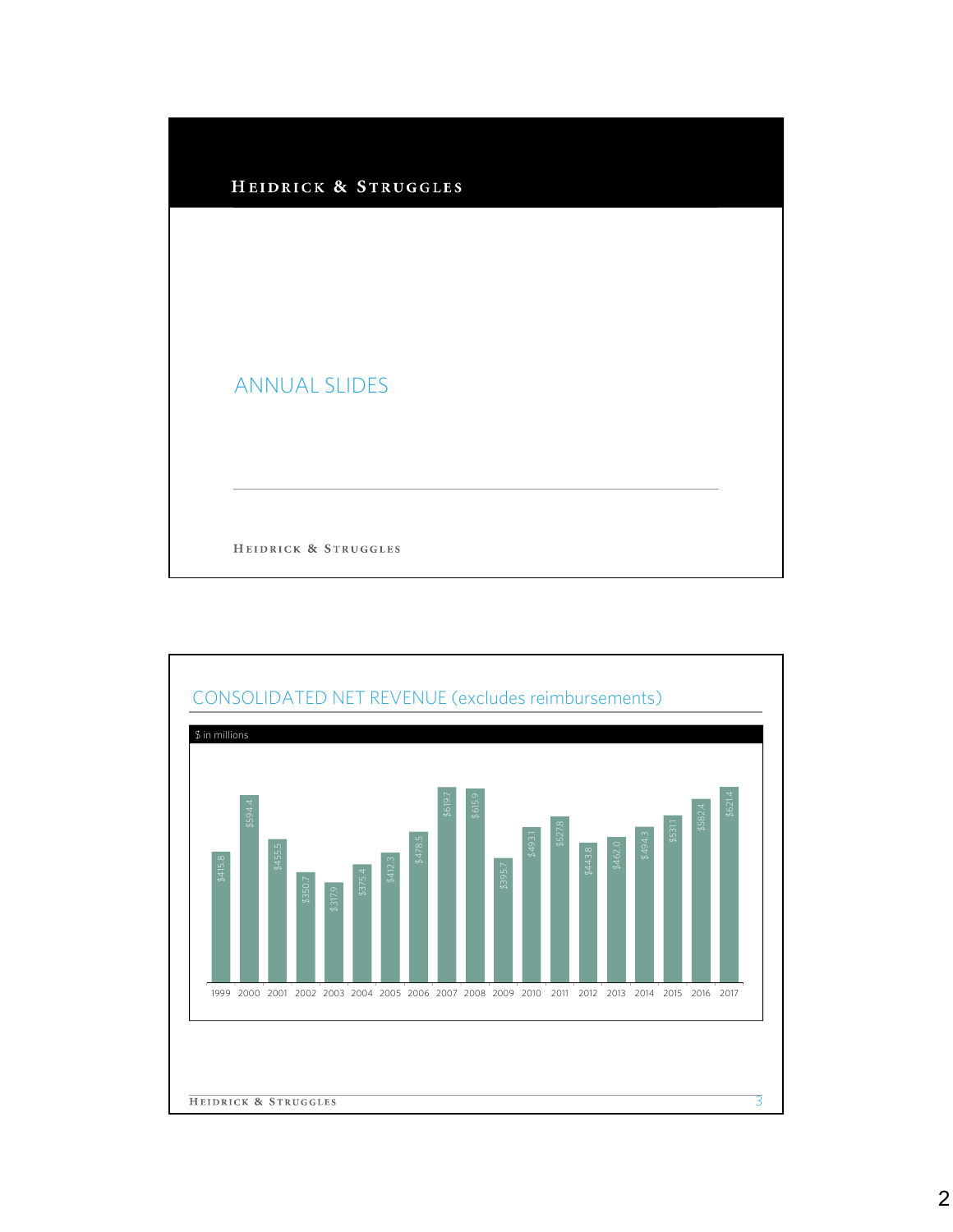

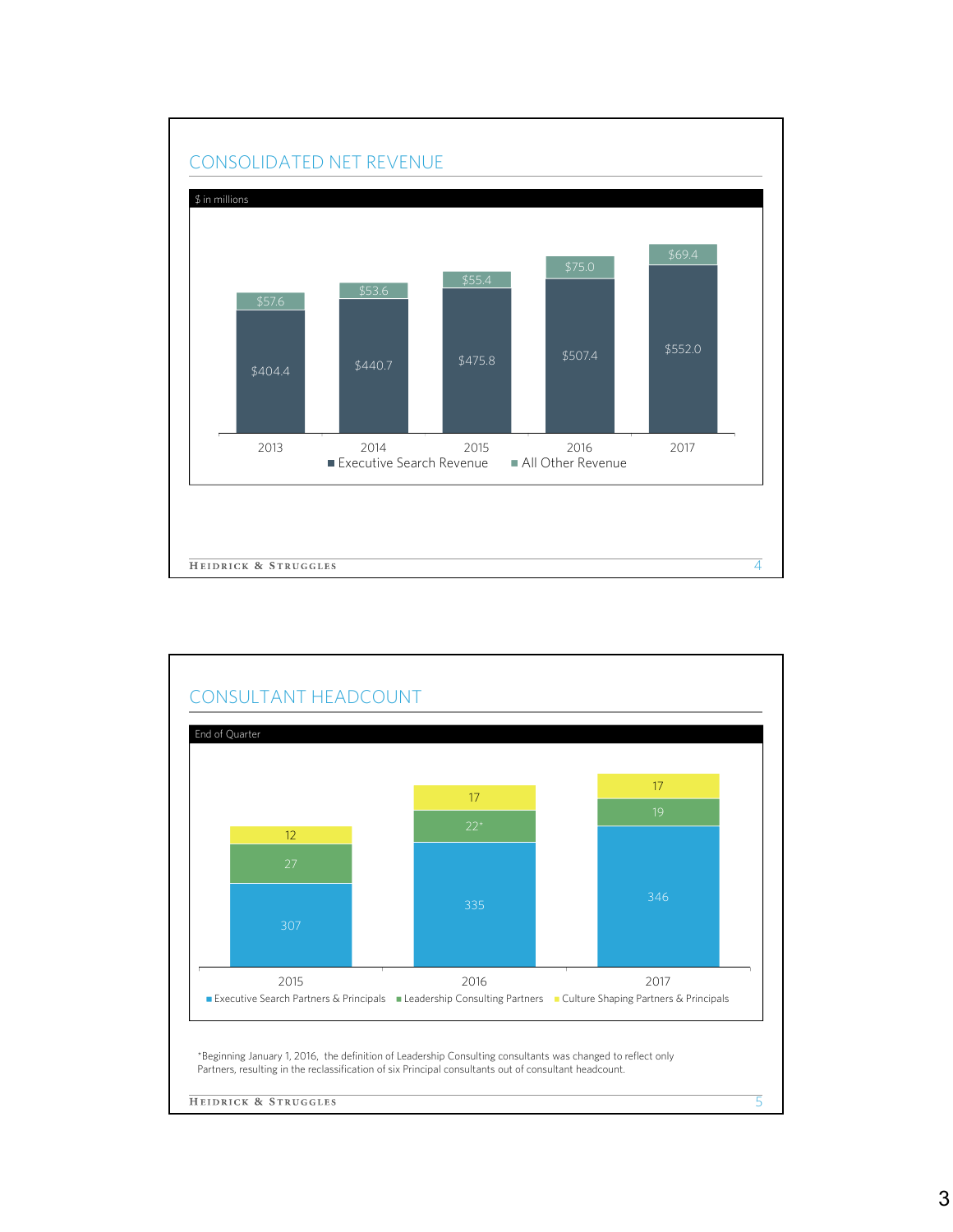

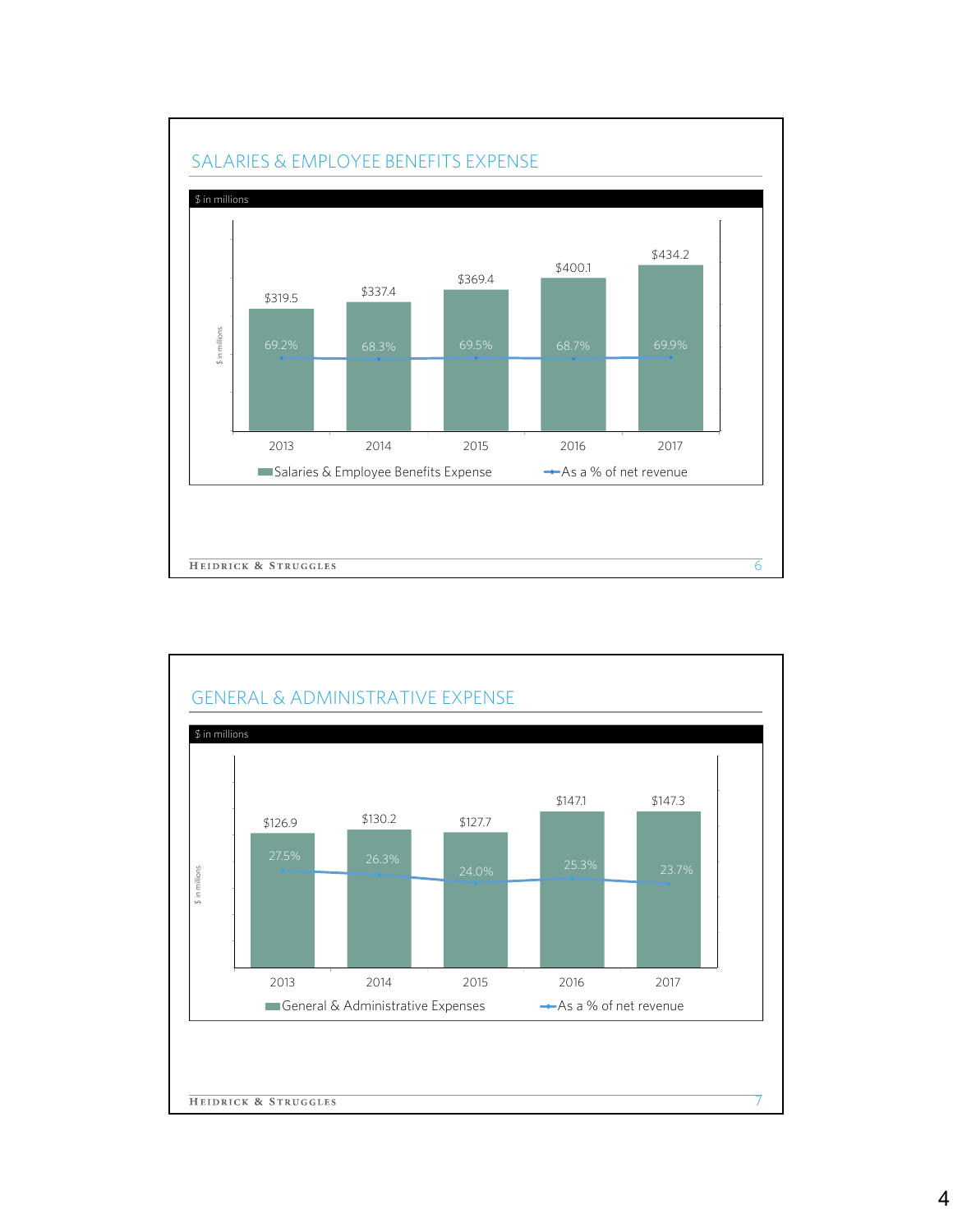

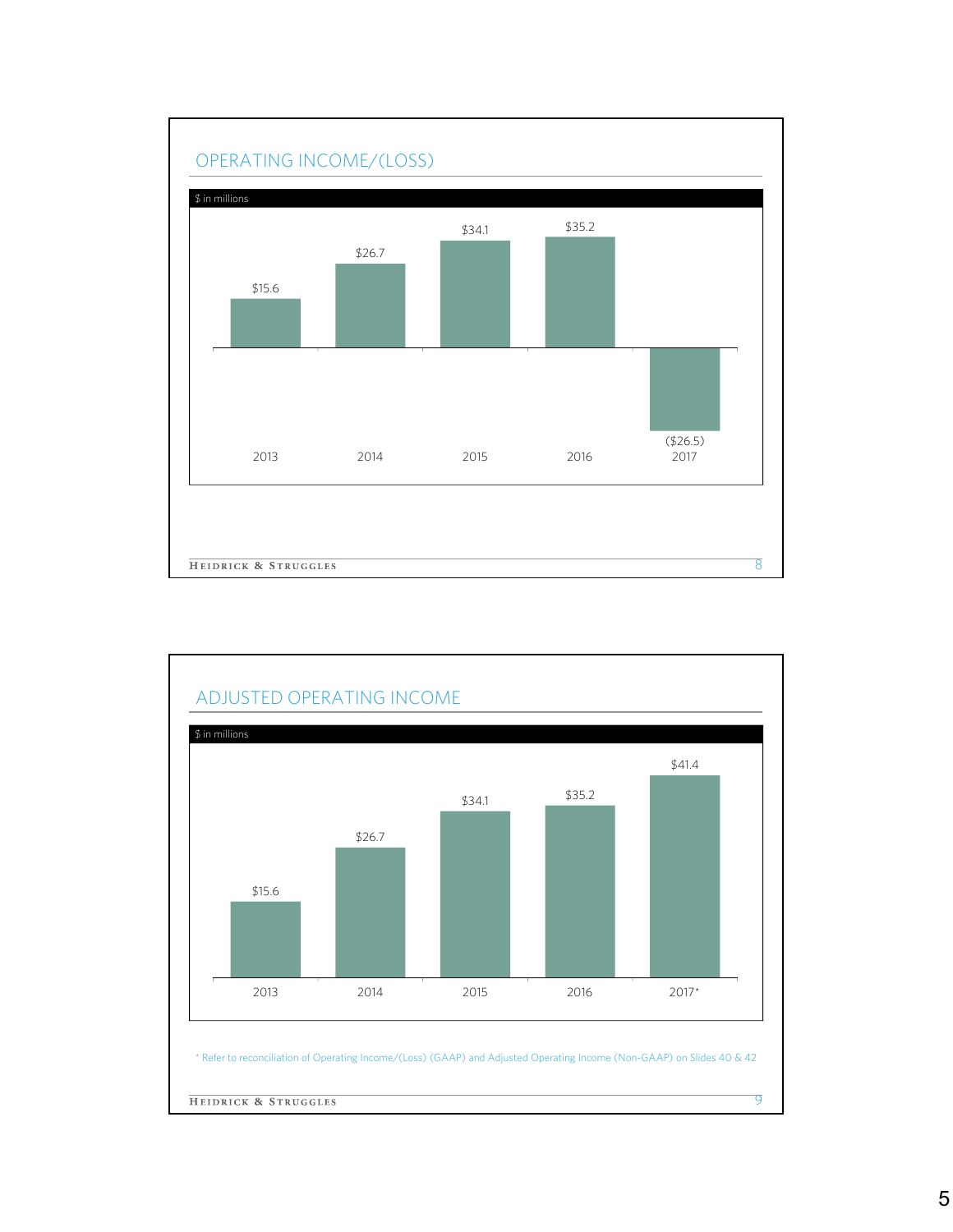

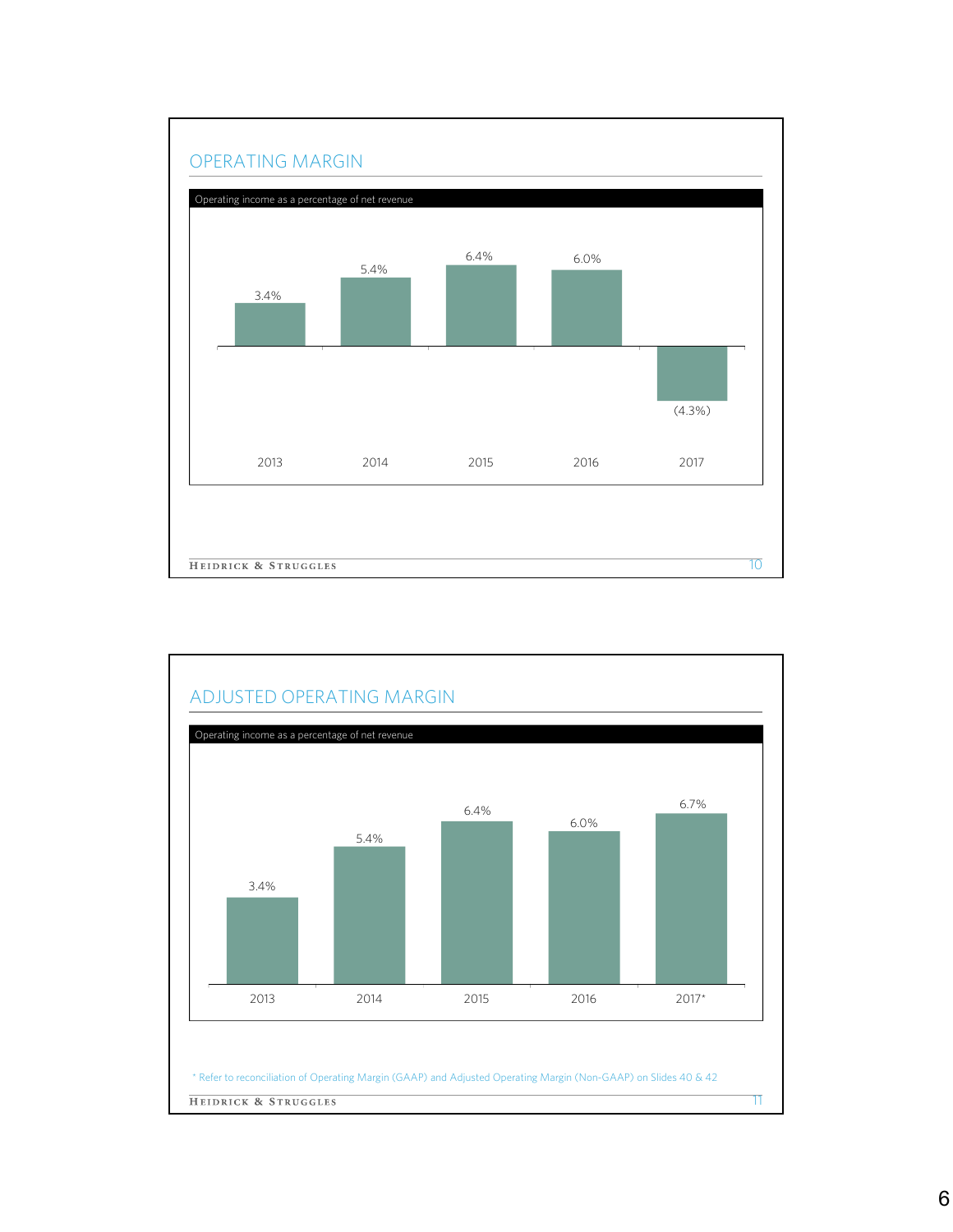

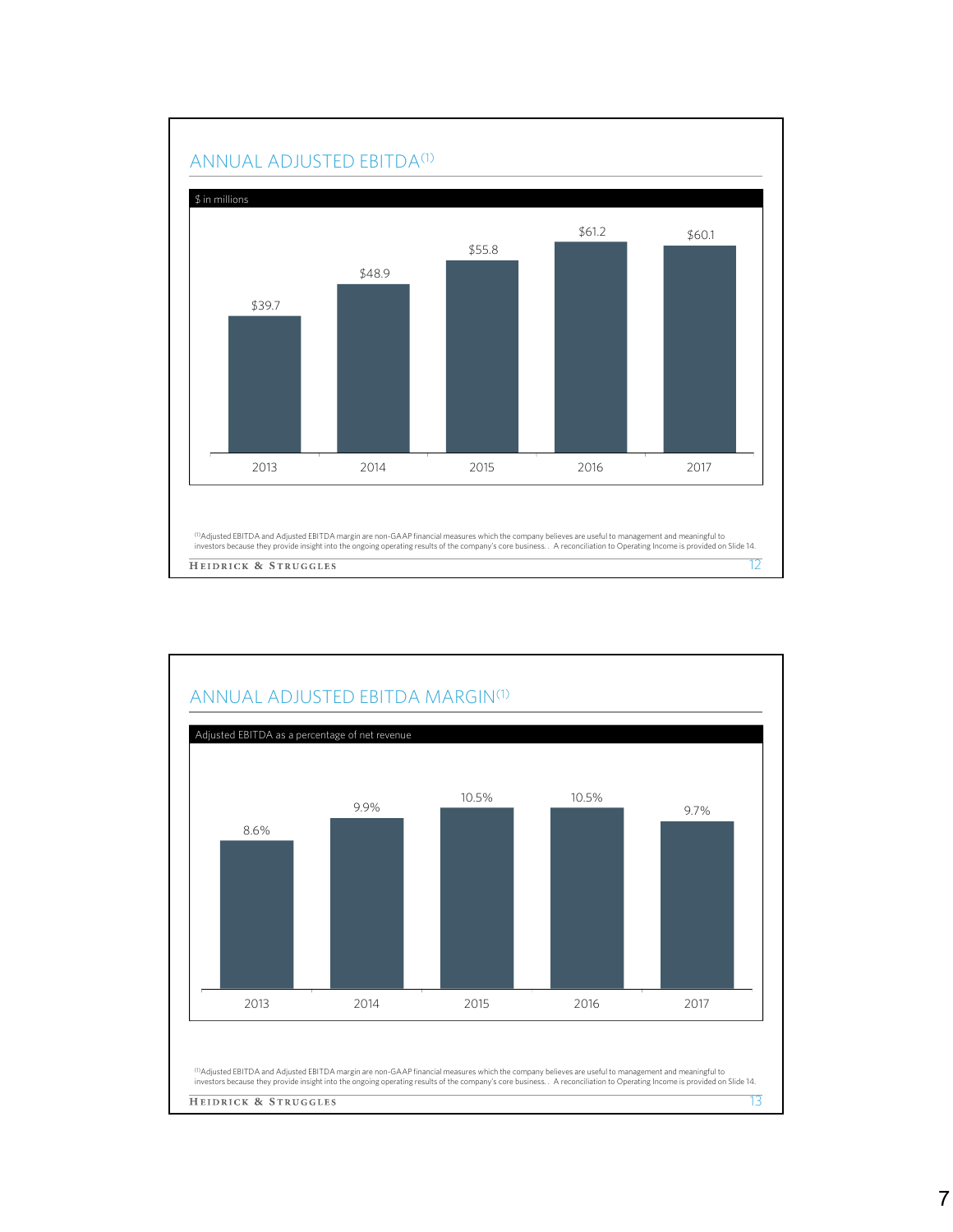#### ADJUSTED EBITDA MARGIN

We define Adjusted EBITDA as earnings before interest, taxes, depreciation, intangible amortization, stock-based compensation expense, compensation expense associated with Senn Delaney retention awards, acquisition-related earnout accretion, restructuring and impairment charges, and other non-operating income or expense.

| \$ in millions-- numbers may not foot due to rounding | Year ended December 31,<br>2017<br>2016 |                       |                        |
|-------------------------------------------------------|-----------------------------------------|-----------------------|------------------------|
|                                                       |                                         |                       | change                 |
| Net Income                                            | \$(48.6)                                | \$15.4                | \$ (64.0)              |
| Interest, net                                         | \$ (0.4)                                | \$ (0.2)              |                        |
| Other, net                                            | 3.3<br>\$                               | \$ (2.3)              |                        |
| Provision for income taxes                            | 19.2<br>\$                              | \$22.4                |                        |
| <b>Operating Income</b>                               | \$(26.5)                                | \$35.2                | \$ (61.8)              |
| Adjustments                                           |                                         |                       |                        |
| Salaries and employee benefits                        |                                         |                       |                        |
| Stock-based compensation expense                      | 4.6                                     | 5.8                   | (1.2)                  |
| Senn Delaney retention awards                         | 0.0                                     | 3.0                   | (3.0)                  |
| General and administrative expenses                   |                                         |                       |                        |
| Depreciation                                          | 10.4                                    | 9.4                   | 1.0                    |
| Intangible amortization                               | 4.4                                     | 7.1                   | (2.7)                  |
| <b>Earnout accretion</b>                              | 0.9                                     | 0.6                   | 0.2                    |
| Impairment charges                                    | 50.7                                    |                       |                        |
| Restructuring charges                                 | 15.7                                    | 0.0                   | 15.7                   |
| <b>Adjusted EBITDA</b>                                | 60.1<br>$\mathcal{L}$                   | 61.2<br>$\mathcal{L}$ | (1.1)<br>$\mathcal{L}$ |
| Adjusted EBITDA Margin (as % of net revenue)          | 9.7%                                    | 10.5%                 |                        |
| HEIDRICK & STRUGGLES                                  |                                         |                       |                        |

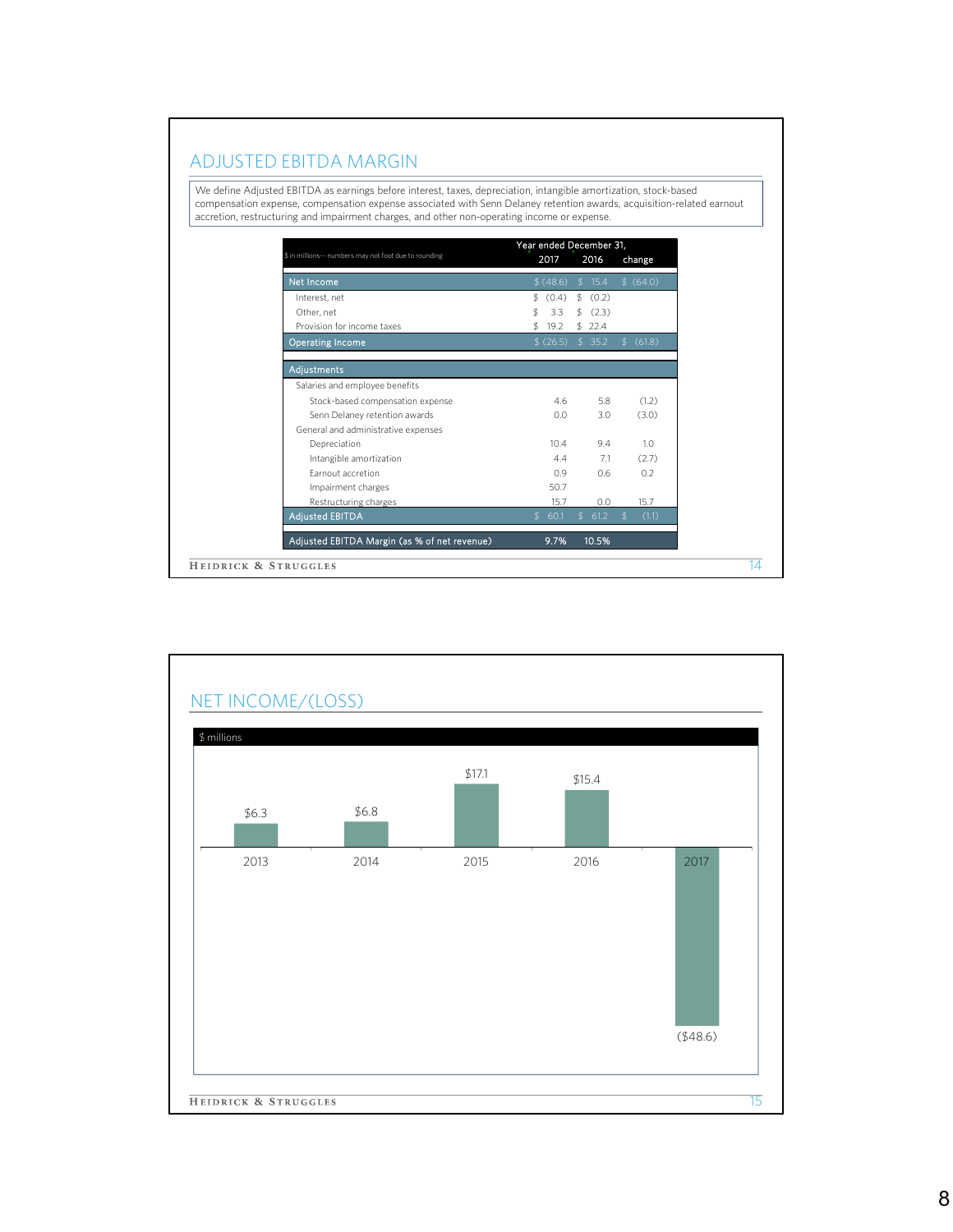

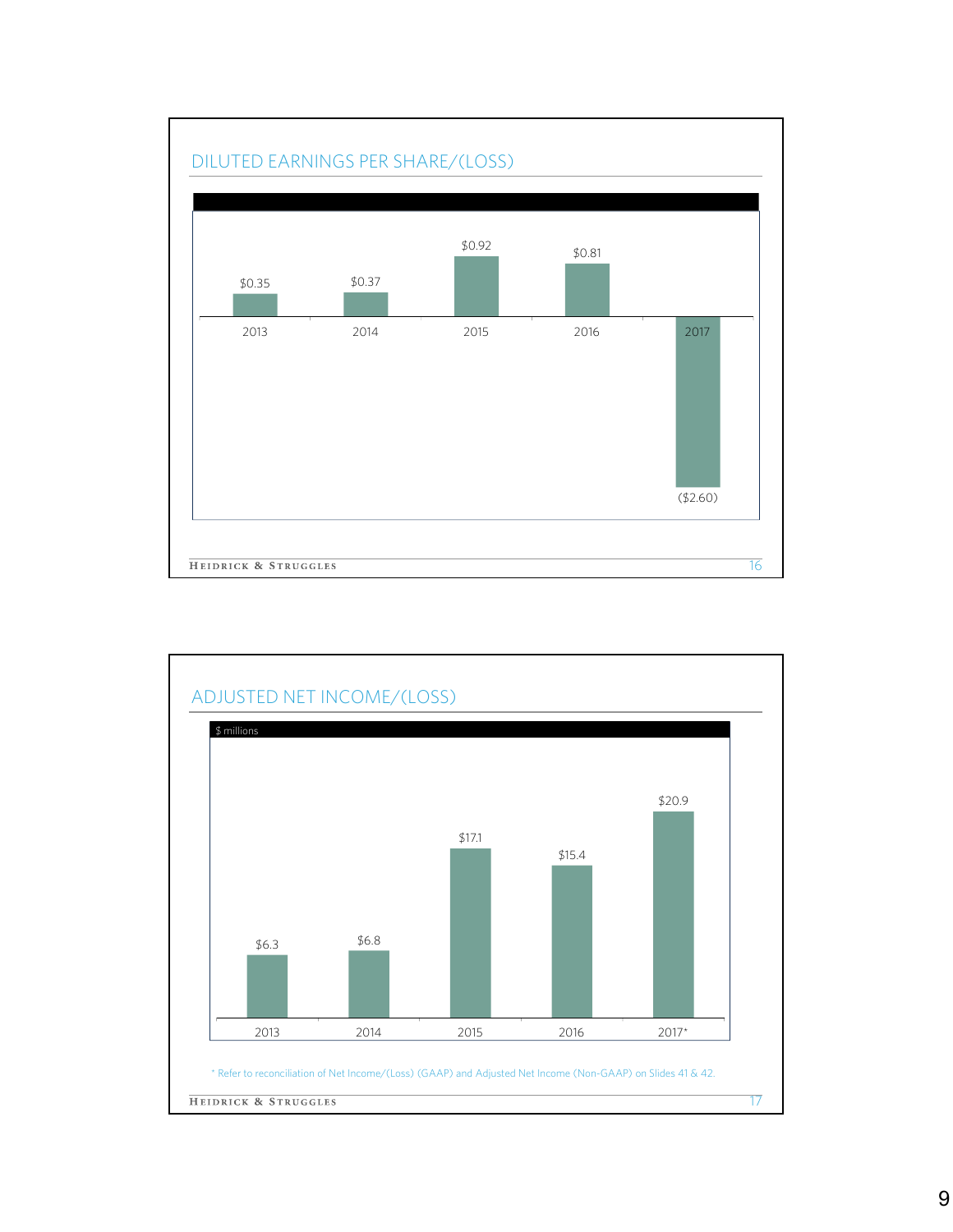

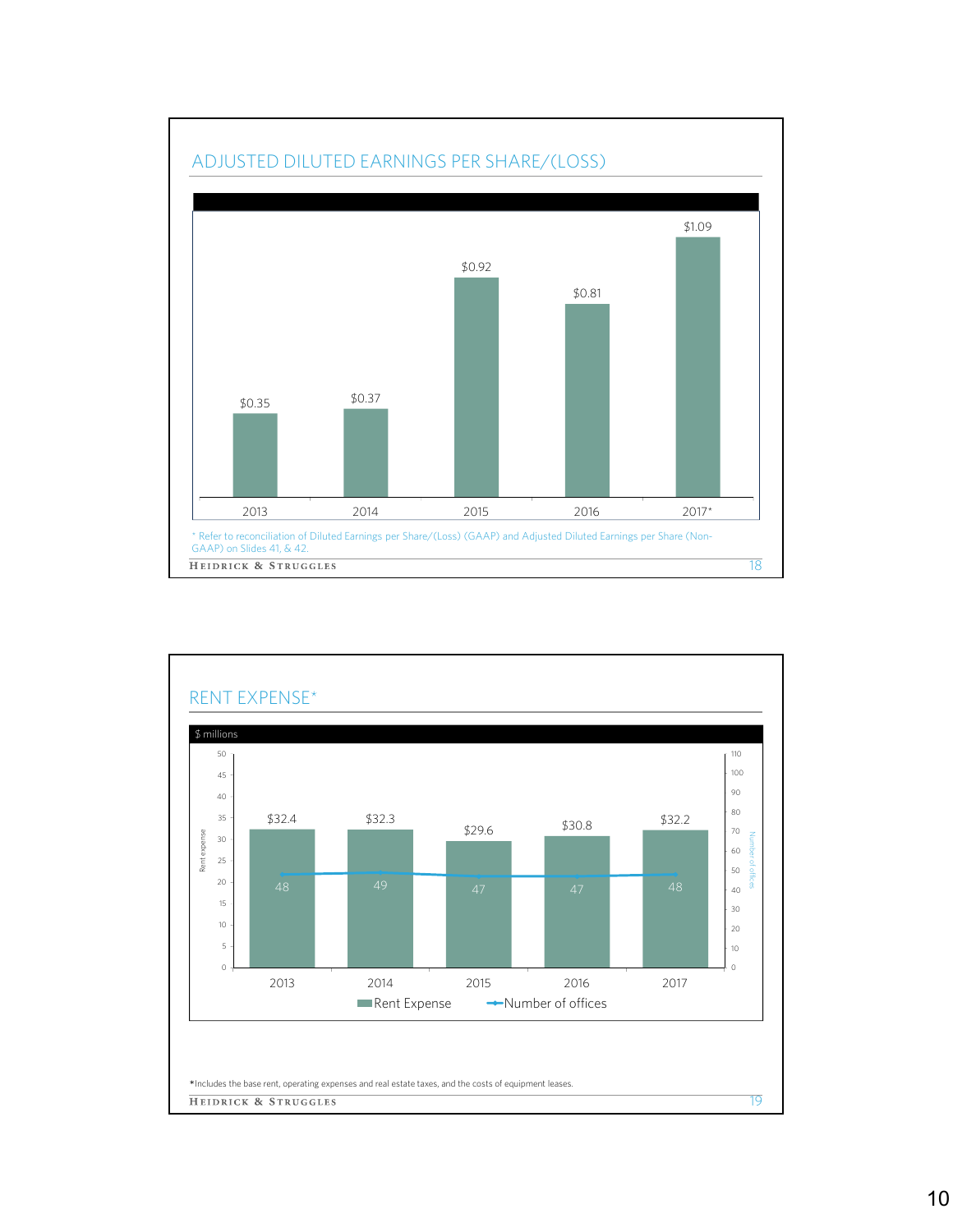

HEIDRICK & STRUGGLES

# FOURTH QUARTER 2017 CONSOLIDATED RESULTS

20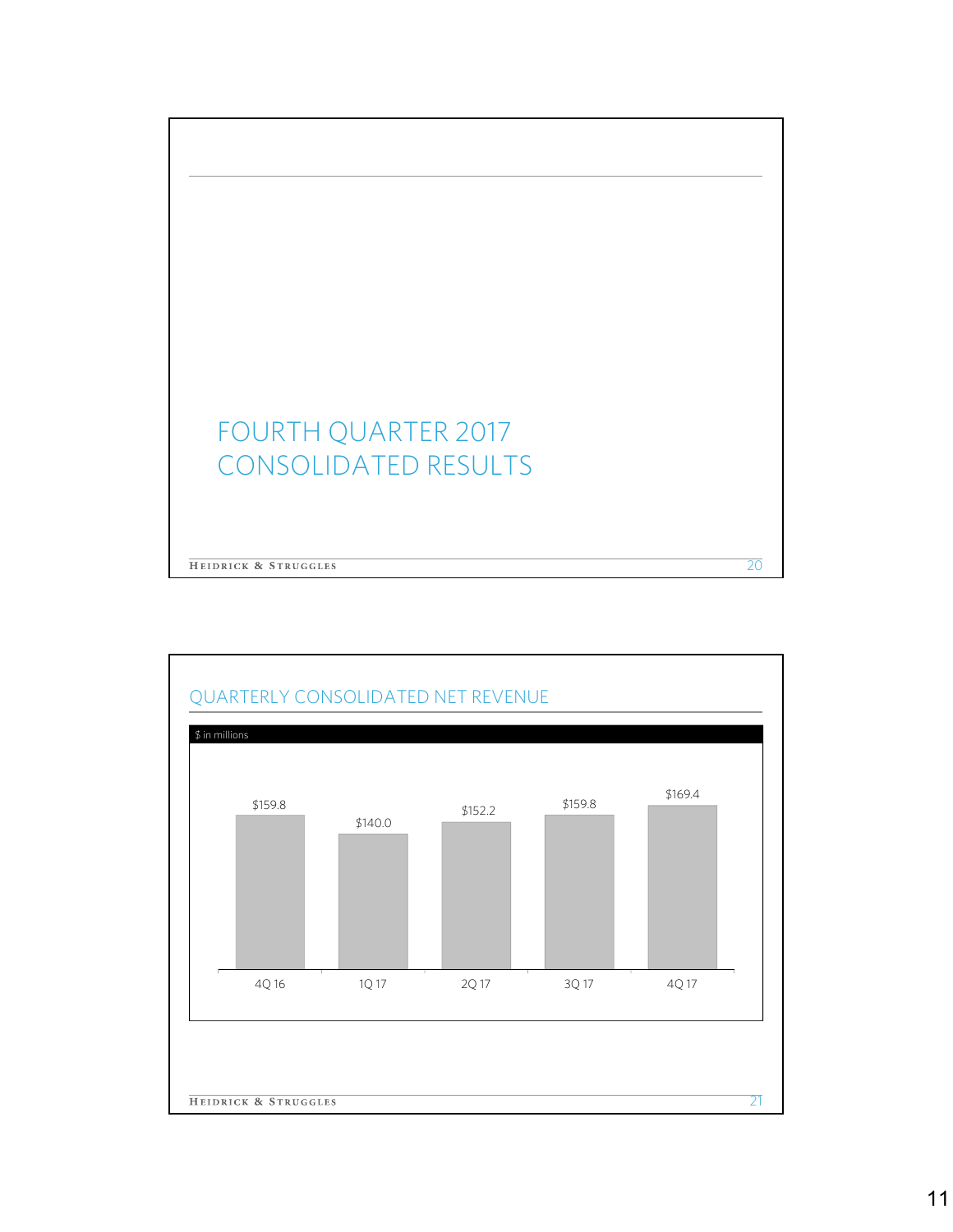

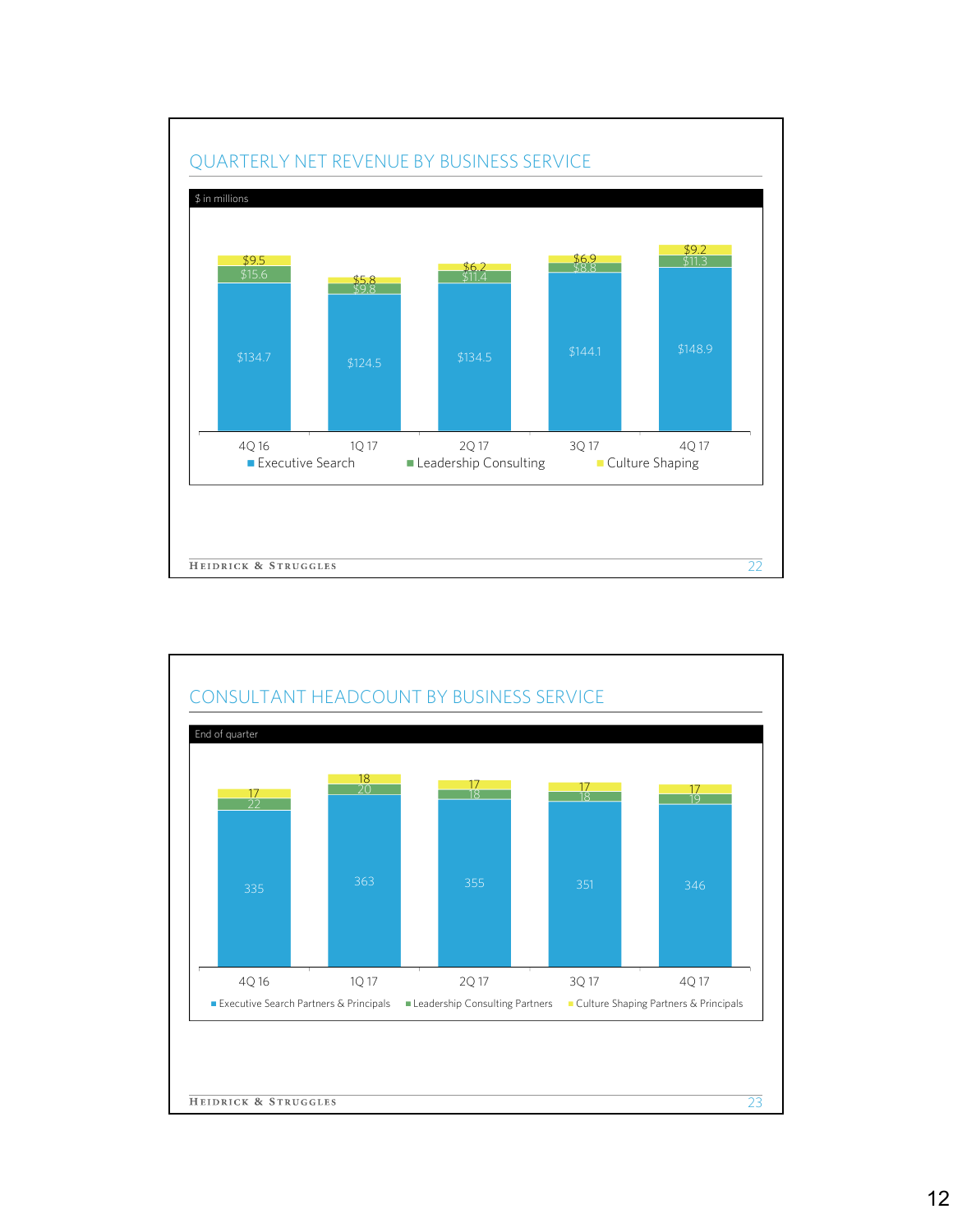

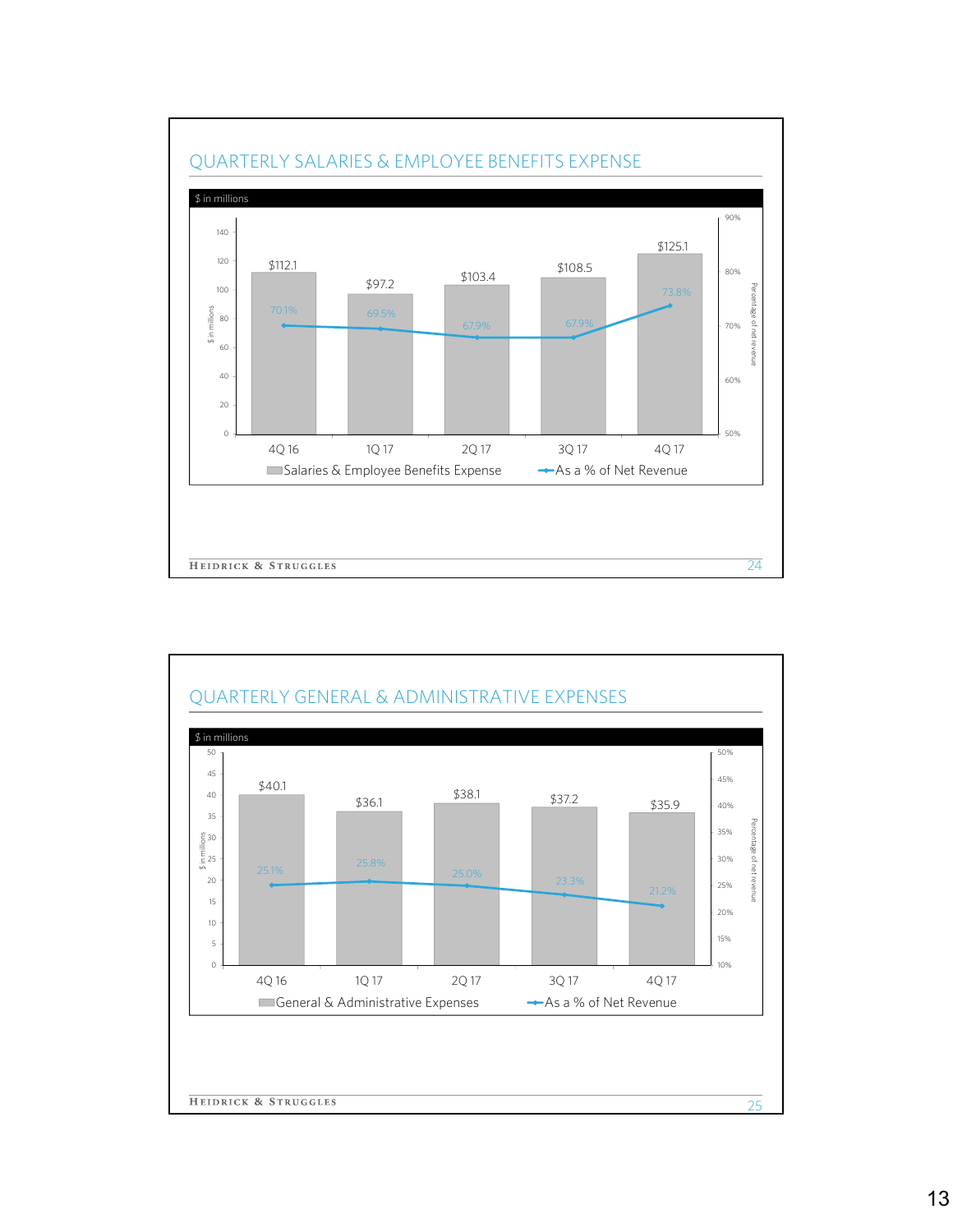

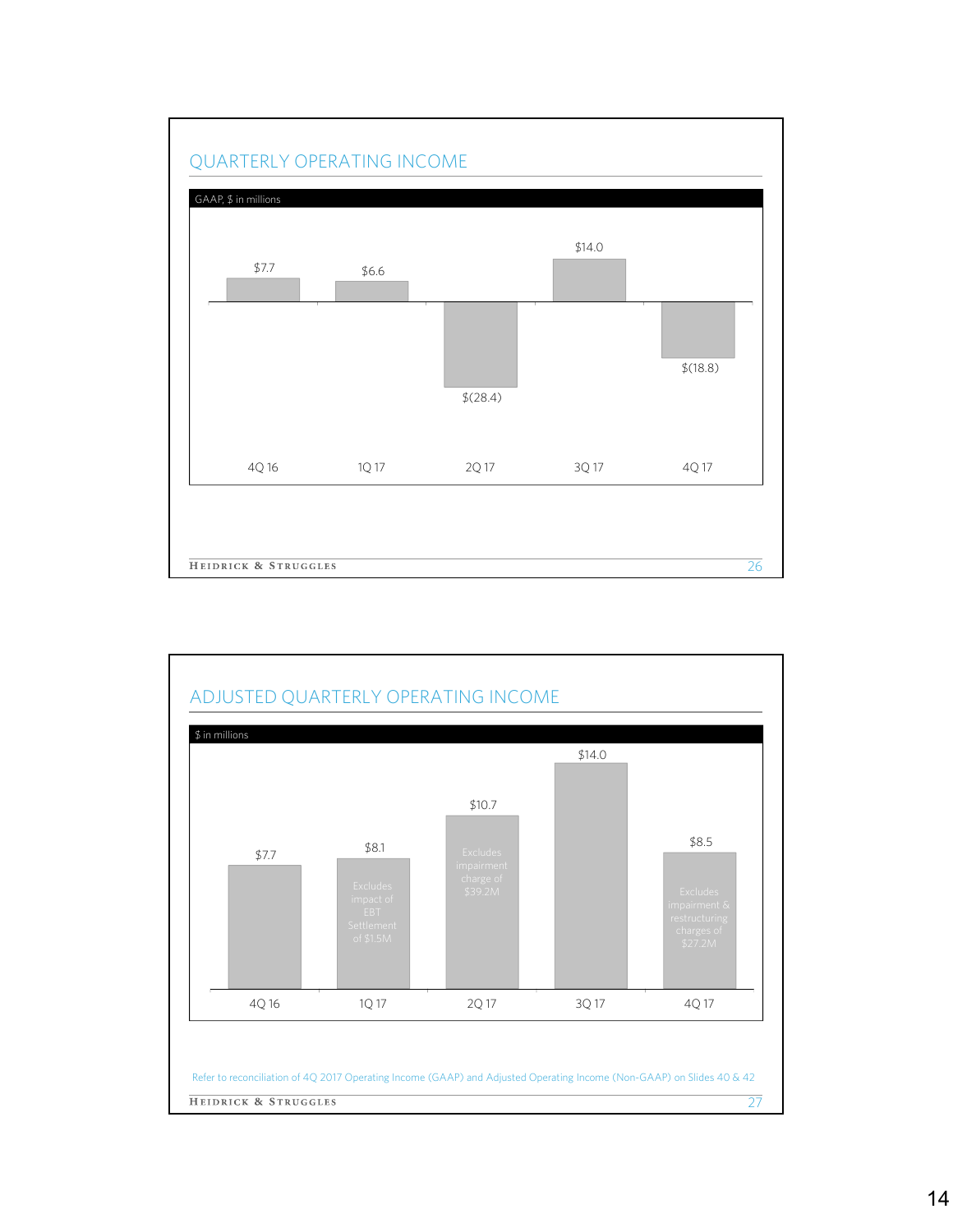

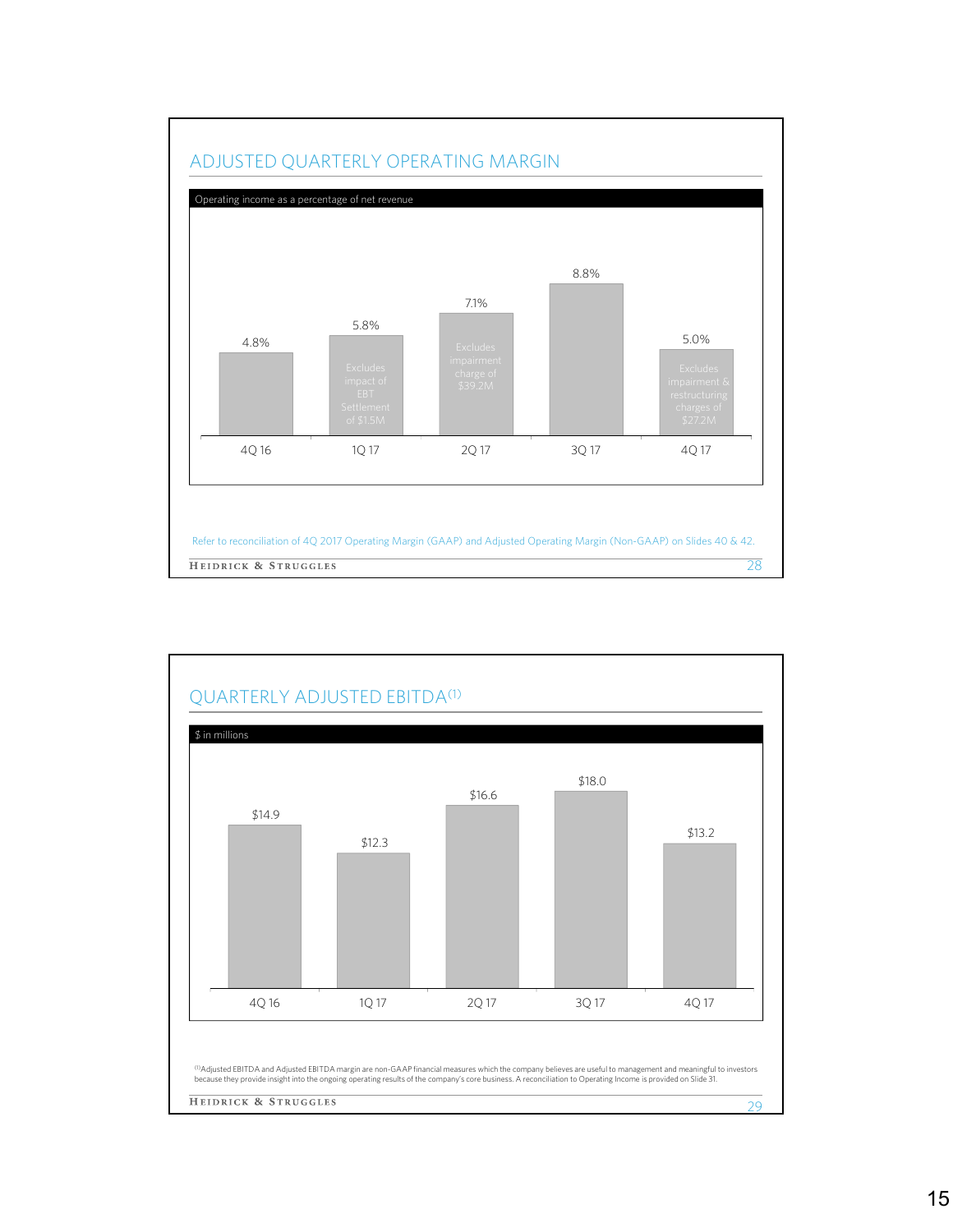

#### ADJUSTED EBITDA MARGIN

We define Adjusted EBITDA as earnings before interest, taxes, depreciation, intangible amortization, stock-based compensation expense, compensation expense associated with Senn Delaney retention awards, acquisition-related earnout accretion, restructuring and impairment charges, and other non-operating income or expense.

|                                                        | 3 months ended December 31, |           |                  |        |               |           |
|--------------------------------------------------------|-----------------------------|-----------|------------------|--------|---------------|-----------|
| \$ in millions -- numbers may not foot due to rounding |                             | 2017      |                  | 2016   |               | change    |
| Net Income                                             |                             | \$ (39.2) | S.               | 0.5    |               | \$ (39.7) |
| Interest, net                                          | \$.                         | (0.2)     | $\mathfrak{L}^-$ | (0.1)  |               |           |
| Other, net                                             |                             | 0.5       | $\mathfrak{L}^-$ | (1.9)  |               |           |
| Provision for income taxes                             | \$                          | 20.1      | \$               | 9.1    |               |           |
| <b>Operating Income</b>                                |                             | \$(18.8)  | $\mathfrak{s}$   | 7.7    |               | \$(26.4)  |
|                                                        |                             |           |                  |        |               |           |
| <b>Adjustments</b>                                     |                             |           |                  |        |               |           |
| Salaries and employee benefits                         |                             |           |                  |        |               |           |
| Stock-based compensation expense                       |                             | 1.0       |                  | 1.3    |               | (0.3)     |
| Senn Delaney retention awards                          |                             | 0.0       |                  | 0.6    |               | (0.6)     |
| General and administrative expenses                    |                             |           |                  |        |               |           |
| Depreciation                                           |                             | 3.0       |                  | 7.4    |               | 0.7       |
| Intangible amortization                                |                             | 0.5       |                  | 2.4    |               | (2.0)     |
| <b>Earnout accretion</b>                               |                             | 0.2       |                  | 0.4    |               | (0.2)     |
| Impairment charges                                     |                             | 11.6      |                  |        |               |           |
| Restructuring charges                                  |                             | 15.7      |                  | 0.0    |               | 15.7      |
| <b>Adjusted EBITDA</b>                                 | $\mathcal{L}$               | 13.2      |                  | \$14.9 | $\mathcal{L}$ | (1.7)     |
| Adjusted EBITDA Margin (as % of net revenue)           |                             | 7.8%      |                  | 9.3%   |               |           |
| HEIDRICK & STRUGGLES                                   |                             |           |                  |        |               |           |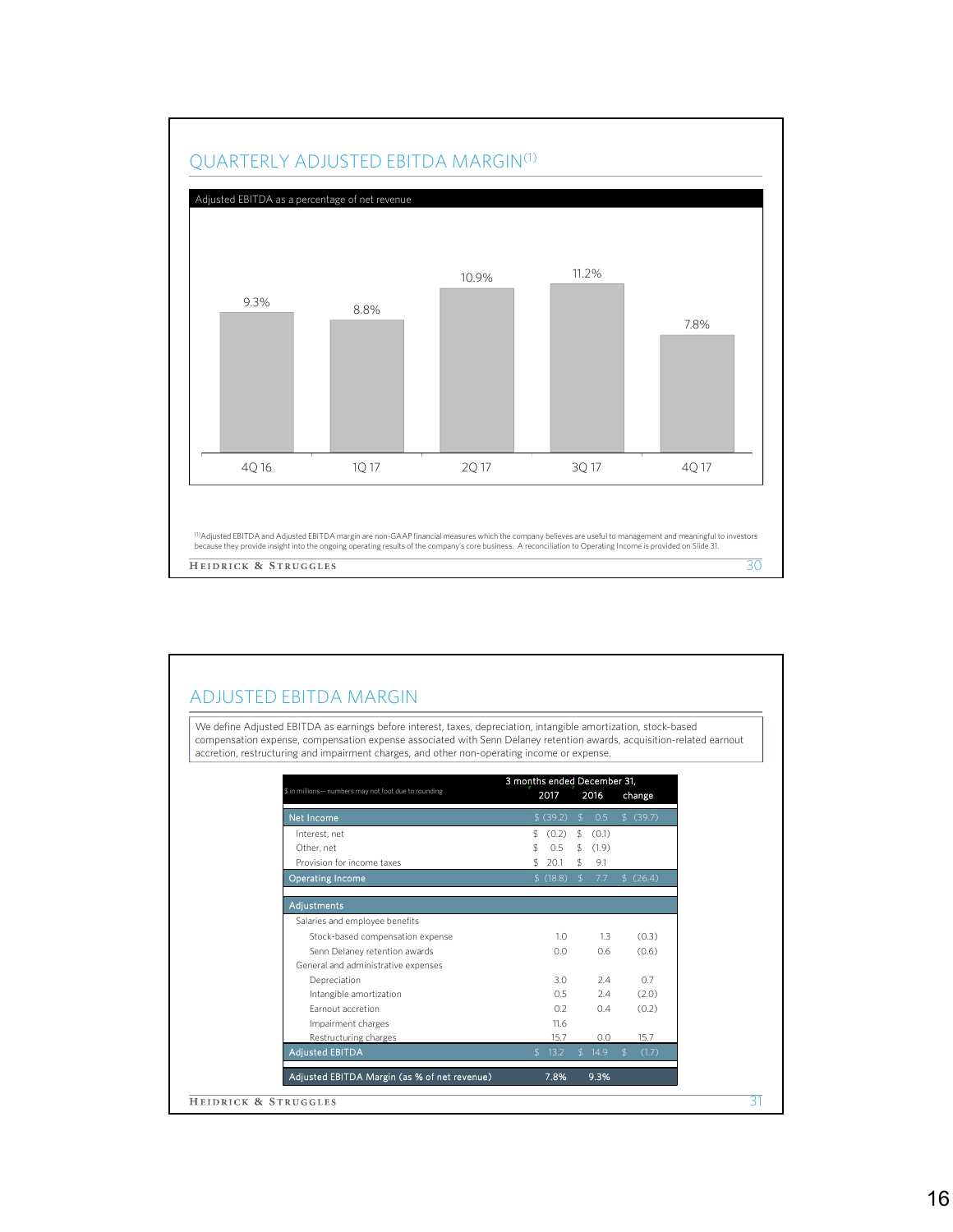

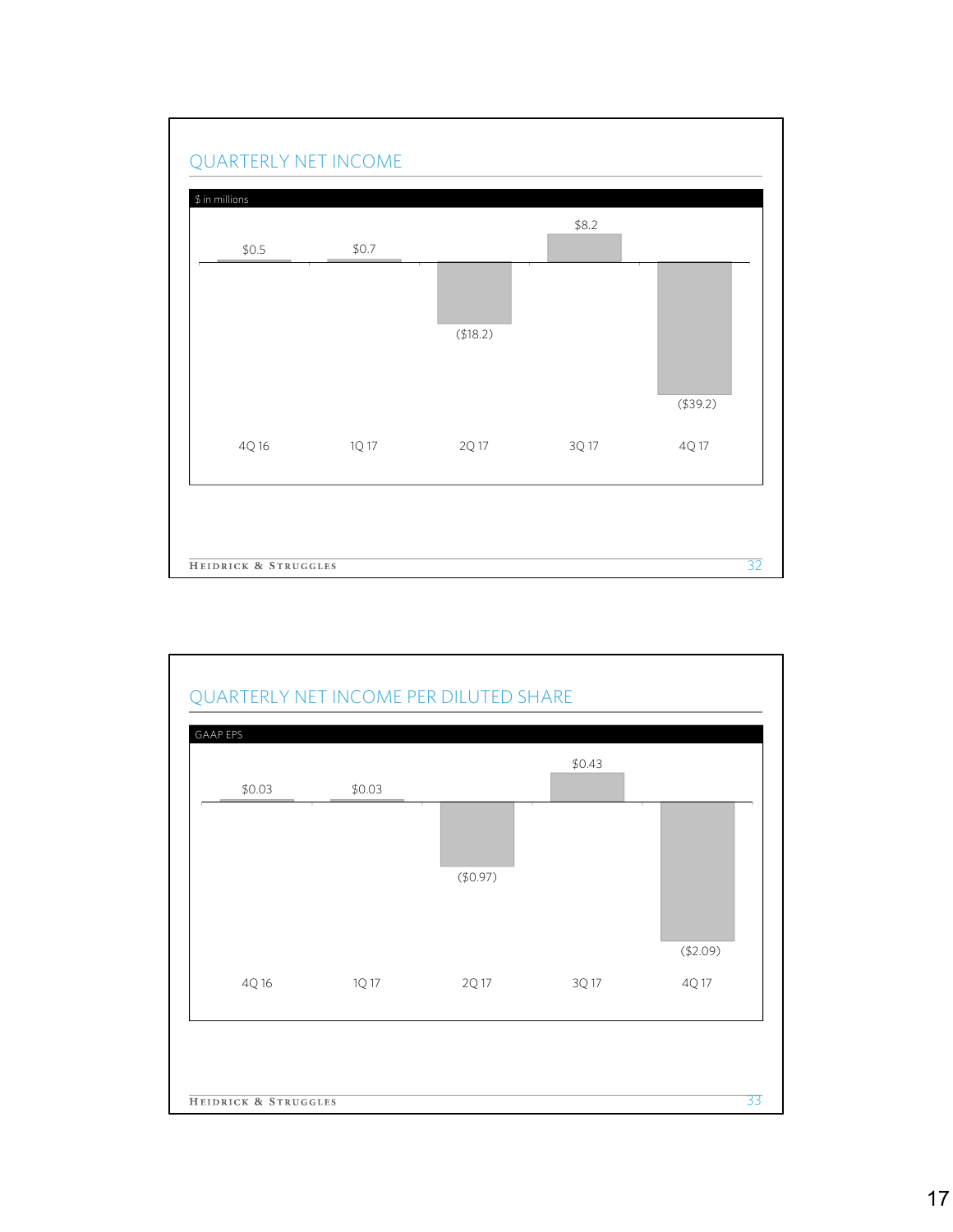

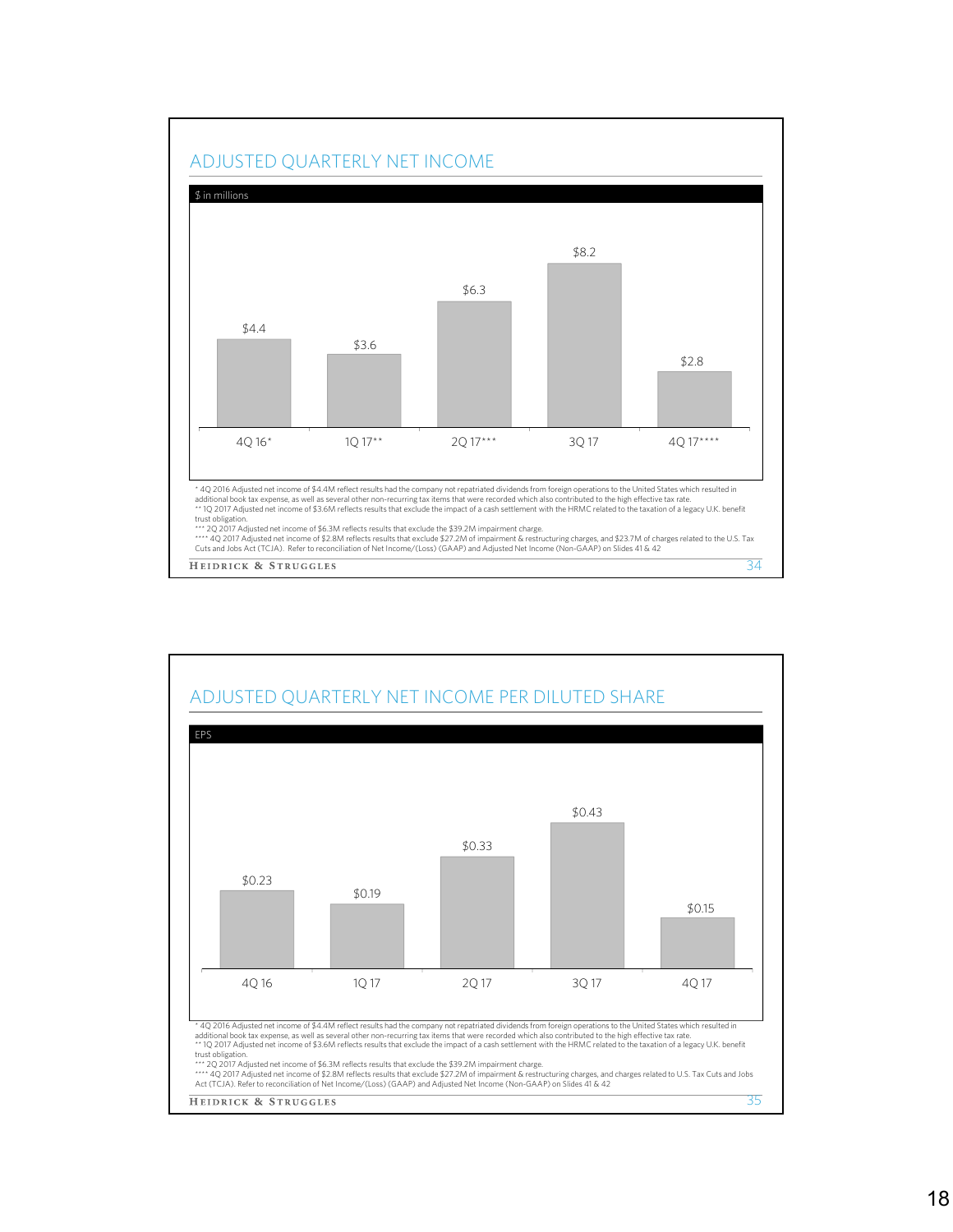

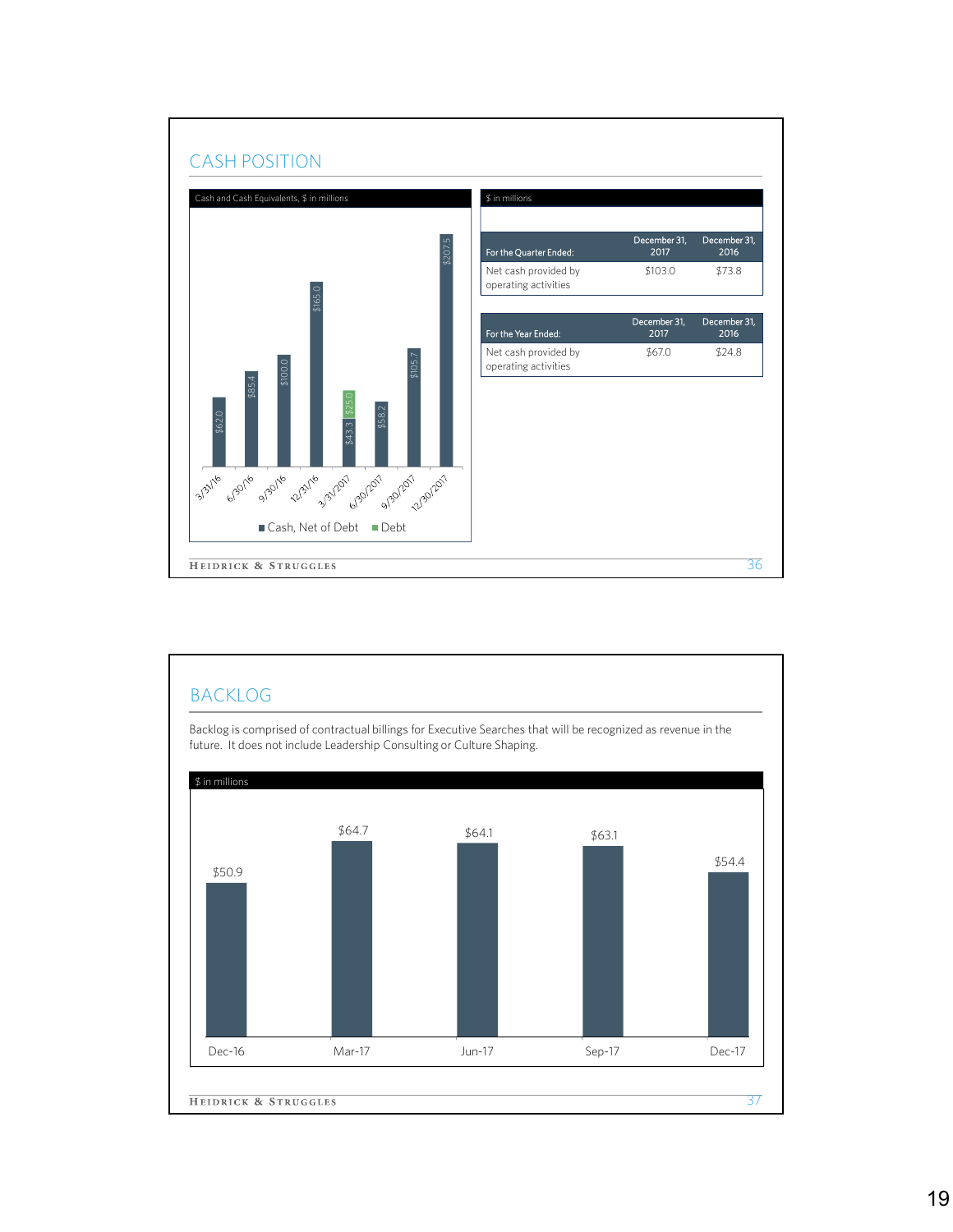



## 20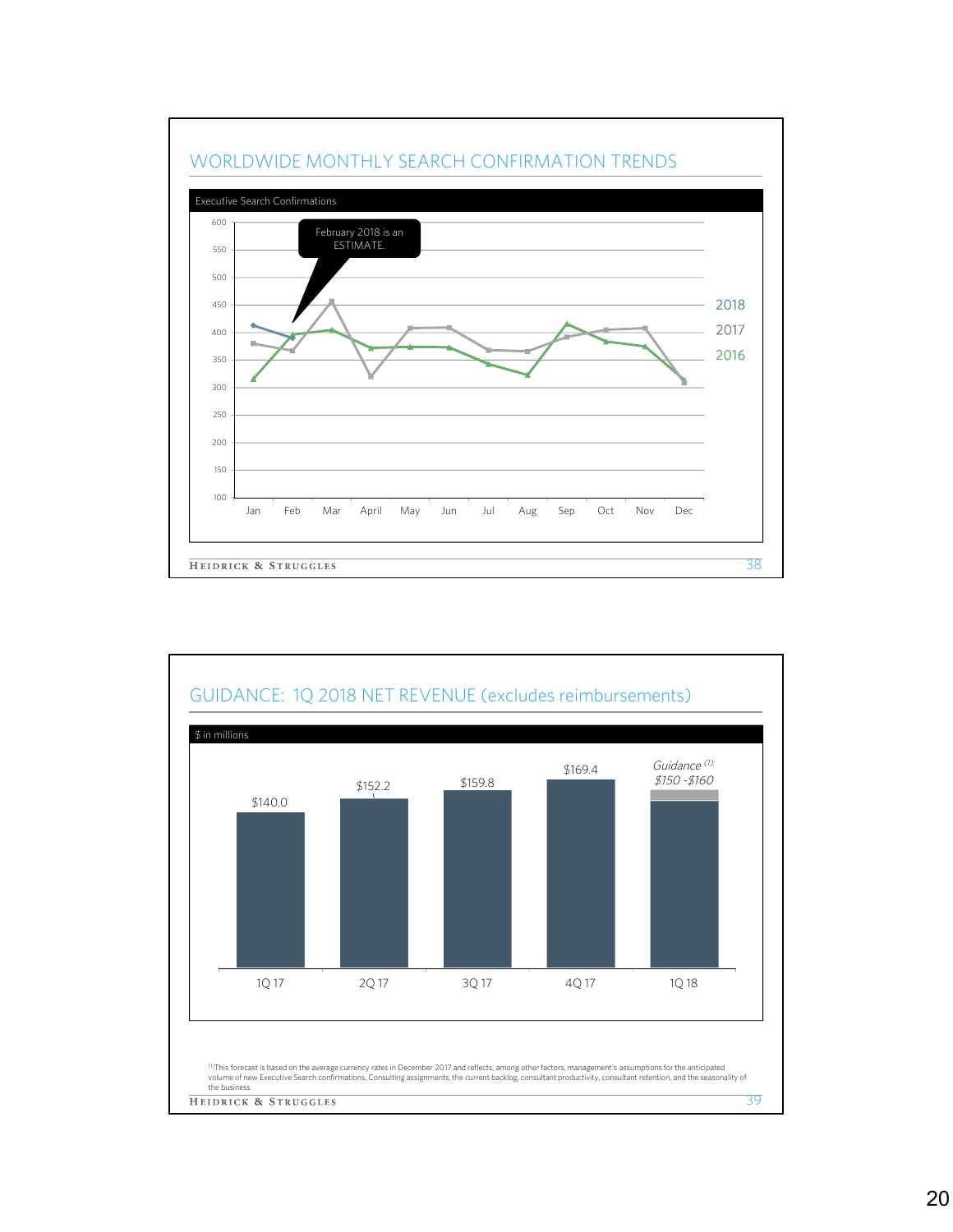## RECONCILIATION OF OPERATING INCOME (LOSS) AND ADJUSTED OPERATING INCOME (NON-GAAP)

| Revenue before reimbursements (net revenue)<br>Operating income (loss) | S  | 2017      | 2016          |     | 2017      |    |         |
|------------------------------------------------------------------------|----|-----------|---------------|-----|-----------|----|---------|
|                                                                        |    |           |               |     |           |    | 2016    |
|                                                                        |    | 169,380   | \$<br>159,821 | \$  | 621,400   | S  | 582,390 |
|                                                                        |    | (18, 772) | 7,665         |     | (26, 523) |    | 35,233  |
| <b>Adjustments</b>                                                     |    |           |               |     |           |    |         |
| U.K. EBT settlement (1)                                                |    |           |               |     | 1,501     |    |         |
| Impairment charges (2)                                                 |    | 11,564    |               |     | 50,722    |    |         |
| Restructuring charges (3)                                              |    | 15,666    |               |     | 15,666    |    |         |
| Total adjustments                                                      |    | 27,230    |               |     | 67,889    |    |         |
| Adjusted operating income                                              | \$ | 8,458     | \$<br>7,665   | \$. | 41,366    | \$ | 35,233  |
| Operating income (loss) as a % of net revenue                          |    | $-11.1%$  | 4.8%          |     | $-4.3%$   |    | 6.0%    |
| Adjusted operating income as a % of net revenue                        |    | 5.0%      | 4.8%          |     | 6.7%      |    | 6.0%    |
| Footnotes 1-3 - See explanation on Page 42                             |    |           |               |     |           |    |         |
| HEIDRICK & STRUGGLES                                                   |    |           |               |     |           |    | 40      |

#### RECONCILIATION OF NET INCOME (LOSS) AND ADJUSTED NET INCOME (NON-GAAP)

|                                                   | <b>Three Months Ended</b><br>December 31, |            | <b>Year Ended</b><br>December 31, |              |
|---------------------------------------------------|-------------------------------------------|------------|-----------------------------------|--------------|
|                                                   | 2017                                      | 2016       | 2017                              | 2016         |
| Net income (loss)                                 | \$<br>(39, 208)                           | \$<br>493  | \$<br>(48, 635)                   | \$<br>15,413 |
| <b>Adjustments</b>                                |                                           |            |                                   |              |
| U.K. EBT settlement (1)                           |                                           |            | 3.880                             |              |
| Impairment charges (2)                            | 11.564                                    |            | 50.722                            |              |
| Restructuring charges (3)                         | 15,666                                    |            | 15.666                            |              |
| Tax effect on above adjustments                   | (8,977)                                   |            | (24, 491)                         |              |
| 2017 Tax Reform Act (4)                           | 23,732                                    |            | 23,732                            |              |
| Total adjustments                                 | 41.985                                    |            | 69.509                            |              |
| Adjusted net income                               | \$<br>2,777                               | \$<br>493  | \$<br>20,874                      | \$<br>15,413 |
| Basic weighted average common shares outstanding  | 18.781                                    | 18,578     | 18.735                            | 18,540       |
| Dilutive common shares                            | 344                                       | 419        | 406                               | 498          |
| Diluted weighted average common shares outstandir | 19,125                                    | 18,997     | 19,141                            | 19,038       |
| Basic net income (loss) per common share          | \$<br>(2.09)                              | \$<br>0.03 | \$<br>(2.60)                      | \$<br>0.83   |
| Diluted net income (loss) per common share        | \$<br>(2.09)                              | \$<br>0.03 | \$<br>(2.60)                      | \$<br>0.81   |
| Adjusted basic net income per common share        | \$<br>0.15                                | \$<br>0.03 | \$<br>1.11                        | \$<br>0.83   |
| Adjusted diluted net income per common share      | \$<br>0.15                                | \$<br>0.03 | \$<br>1.09                        | \$<br>0.81   |
| Footnotes 1-4 - See explanation on Page 42        |                                           |            |                                   |              |
| HEIDRICK & STRUGGLES                              |                                           |            |                                   | 41           |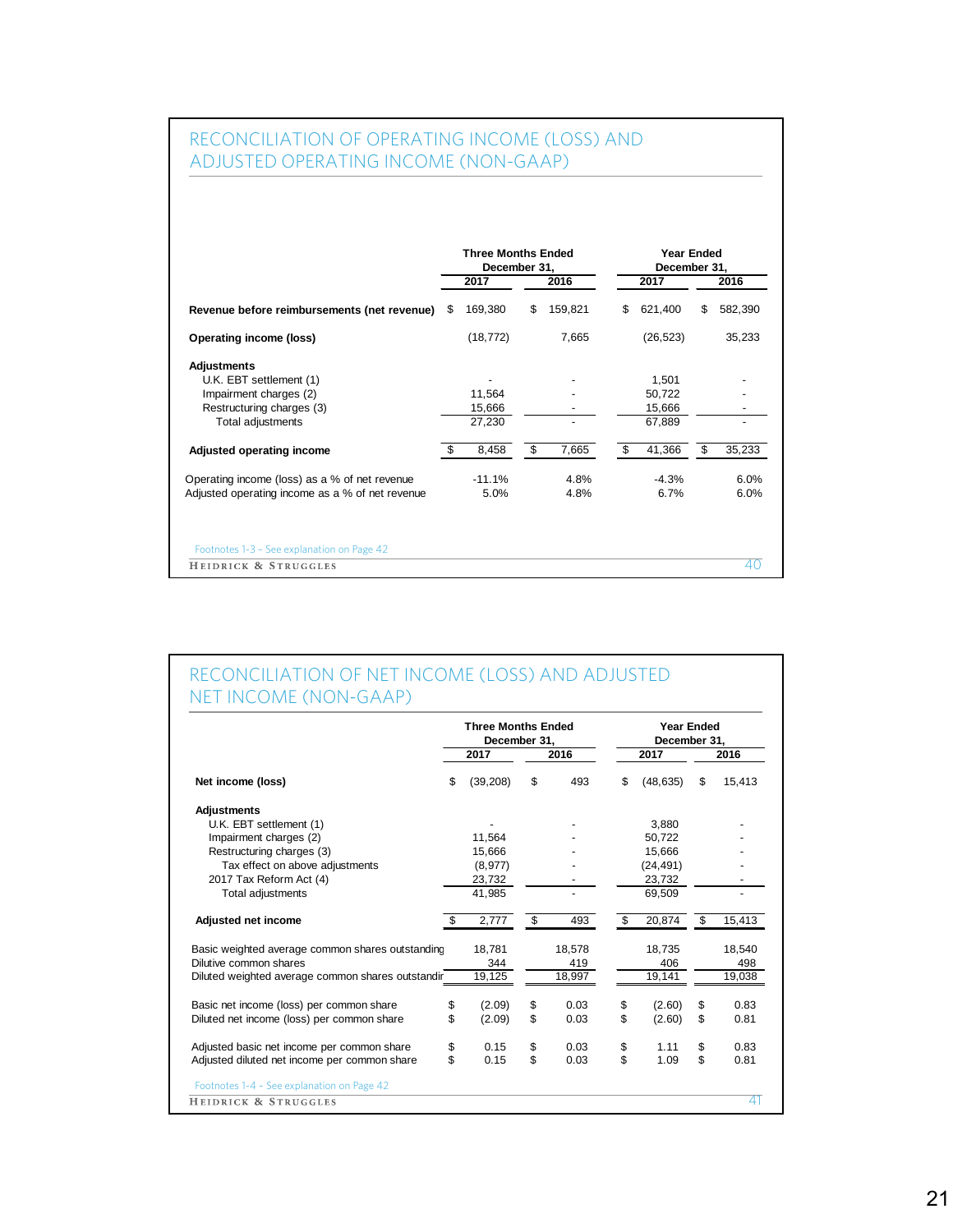#### EXPLANATION OF NON-GAAP ADJUSTMENTS

(1) On March 31, 2017, the Company reached a settlement with Her Majesty's Revenue and Customs ("HMRC") in the United Kingdom regarding HMRC's challenge of the tax treatment of certain of the Company's contributions in the United Kingdom to an Employee Benefits Trust between 2002 and 2008. The Company has recorded \$1.5 million related to the Pay as You Earn tax and Class 1 National Insurance Contributions and the respective beneficiary reimbursements as a component of Salaries and employee benefits in the Condensed Consolidated Statement of Comprehensive Income (Loss) for the year ended December 31, 2017. Inheritance tax and interest expense of \$2.4 million incurred as a result of the settlement is recorded as a component of Other, net in the Condensed Consolidated Statement of Comprehensive Income (Loss) for the year ended December 31, 2017.

(2) Includes \$11.6 million of goodwill and intangible asset impairment related to our Leadership Consulting operating segment for the three months ended December 31, 2017. Includes \$11.6 million and \$39.2 million of goodwill and intangible asset impairment related to our Leadership Consulting and Culture Shaping operating segments, respectively, for the year ended December 31, 2017.

(3) In 2017, the Company recorded restructuring charges of \$15.7 million in connection with initiatives to reduce overall costs and improve operational efficiencies. These charges consist of \$13.1 million of employeerelated costs, including severance associated with reductions in our workforce, \$2.3 million of other professional and consulting fees and \$0.3 million of expenses associated with closing three office locations.

42

(4) Represents the impact of the "Tax Cuts and Jobs Act" enacted on December 22, 2017.

HEIDRICK & STRUGGLES

2017 EXECUTIVE SEARCH RESULTS **HEIDRICK & STRUGGLES** 43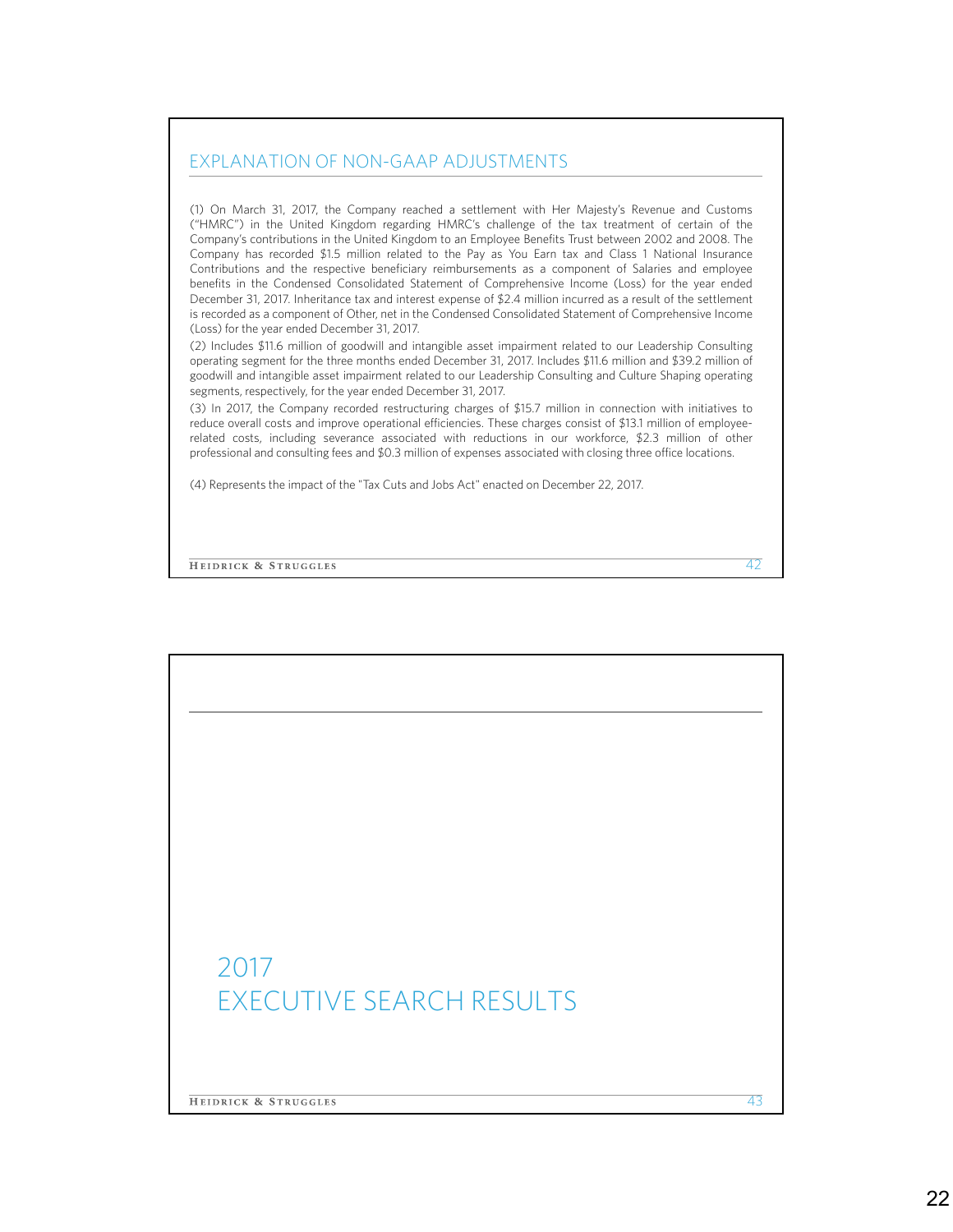

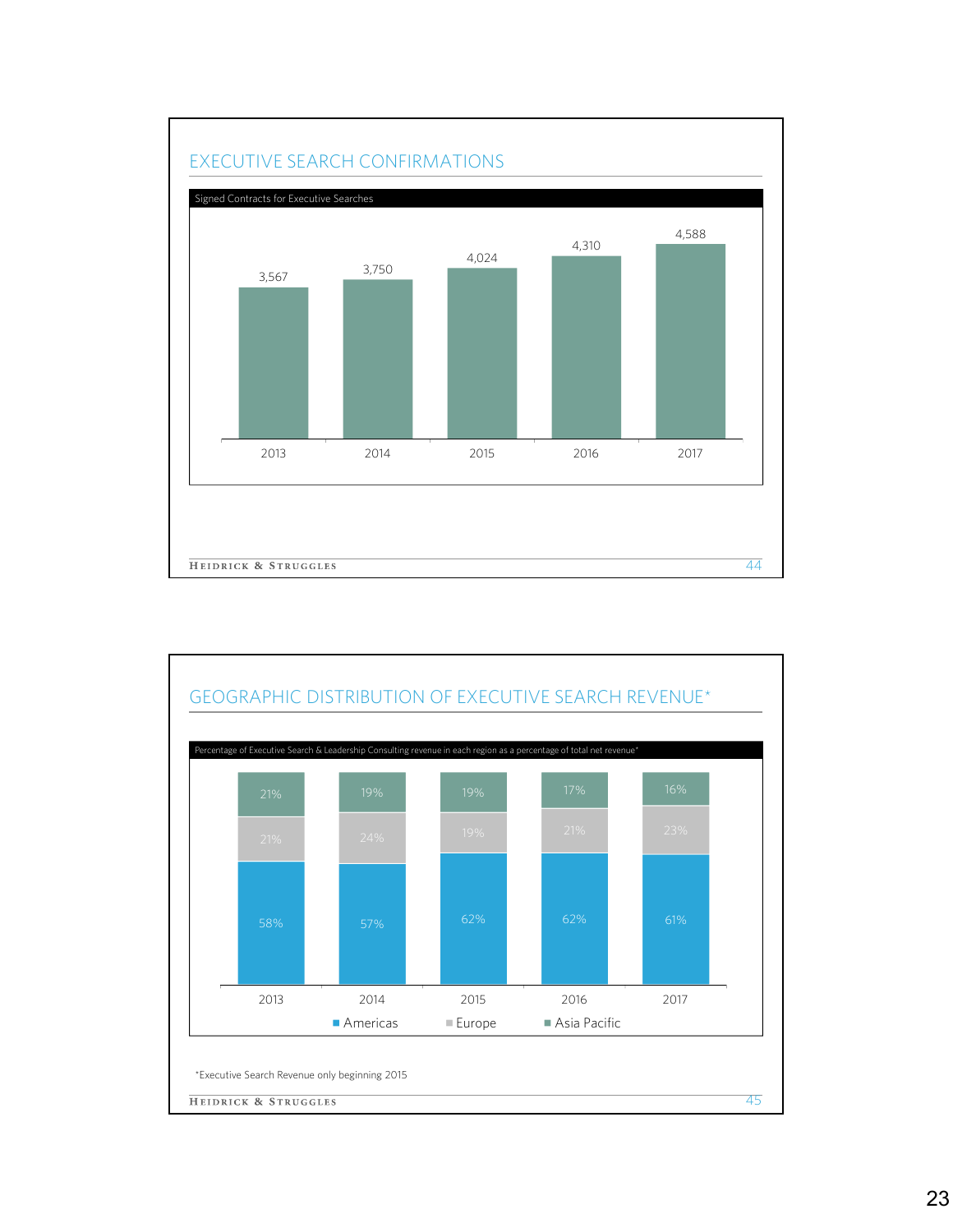

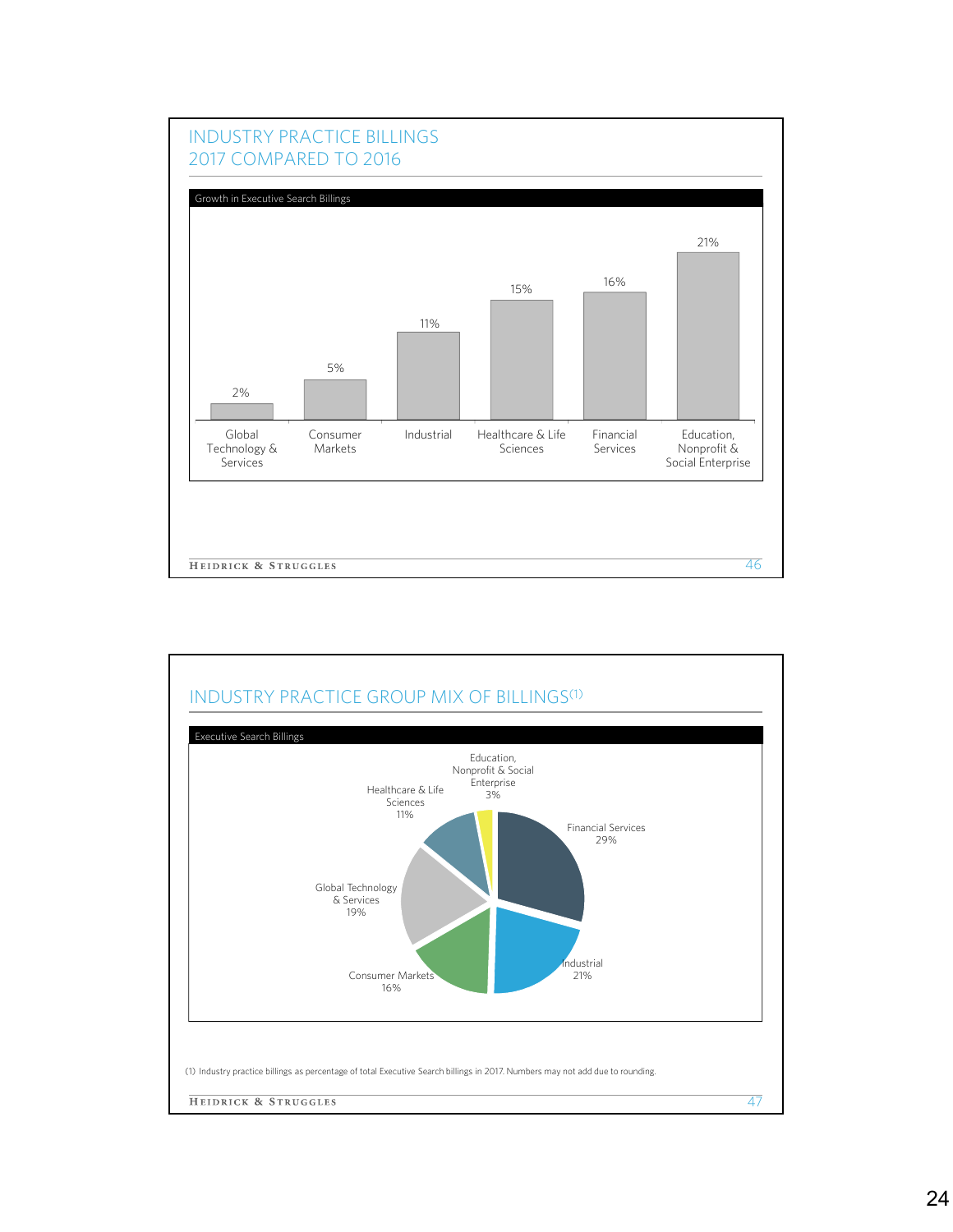

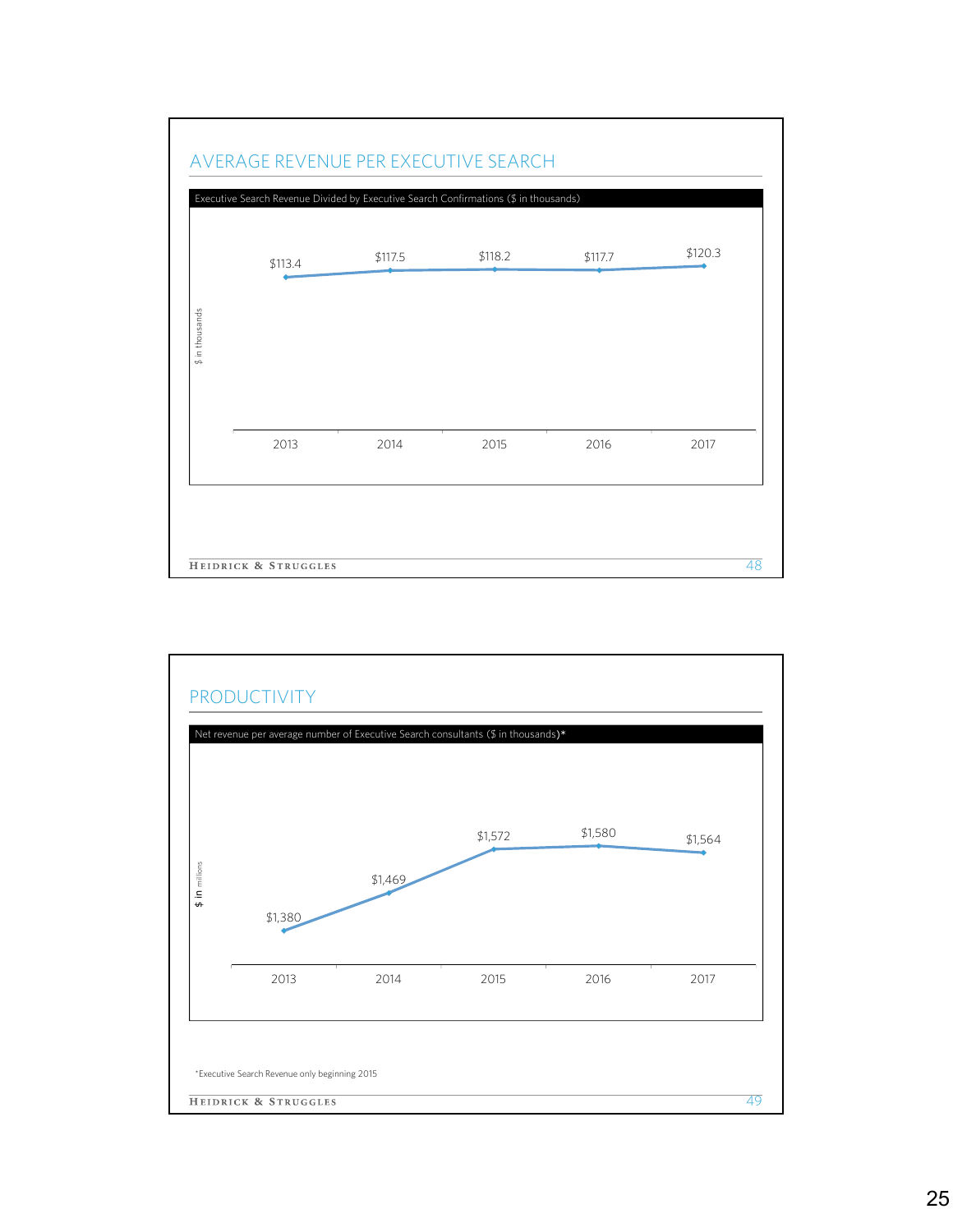# FOURTH QUARTER 2017 EXECUTIVE SEARCH RESULTS HEIDRICK & STRUGGLES 50

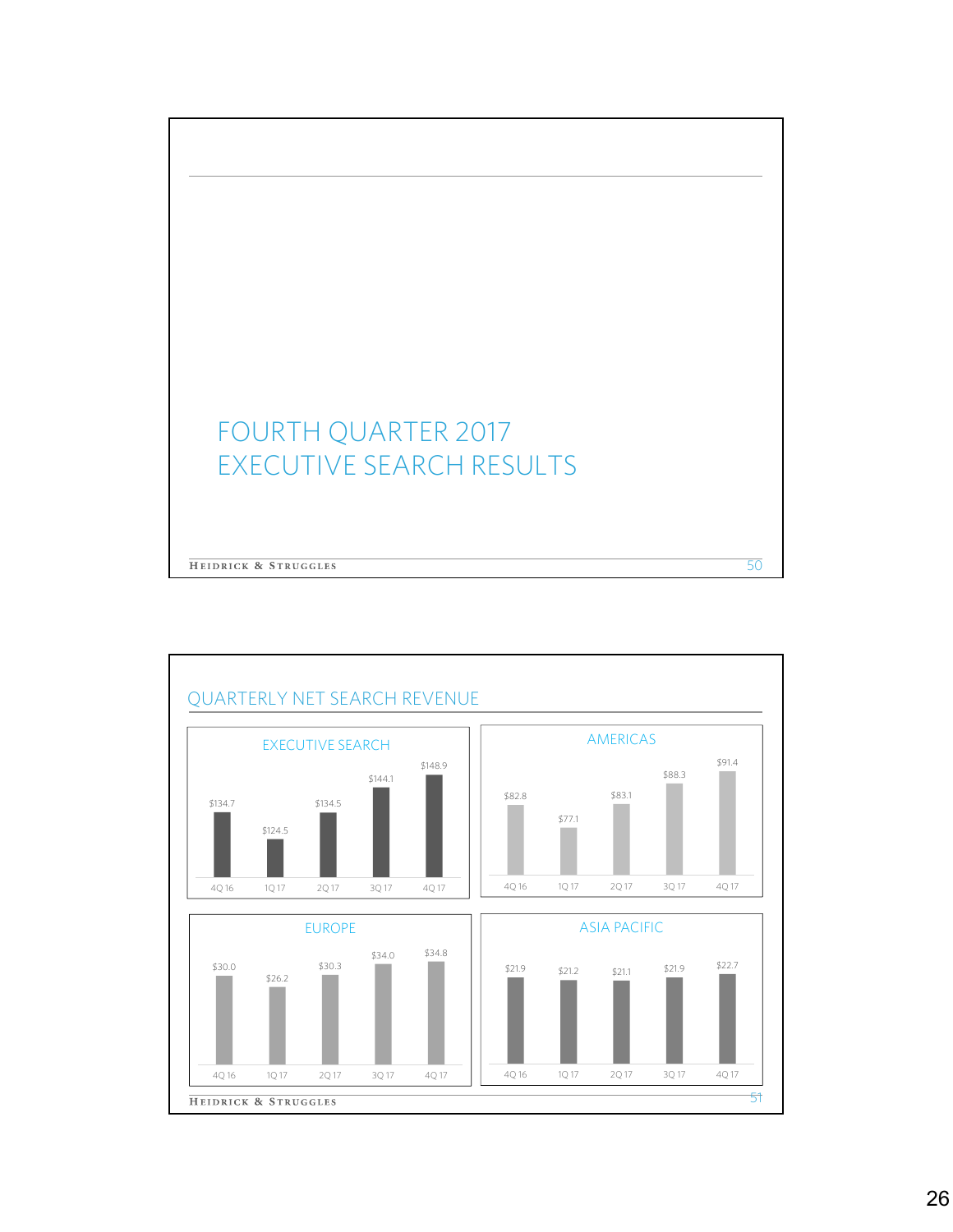

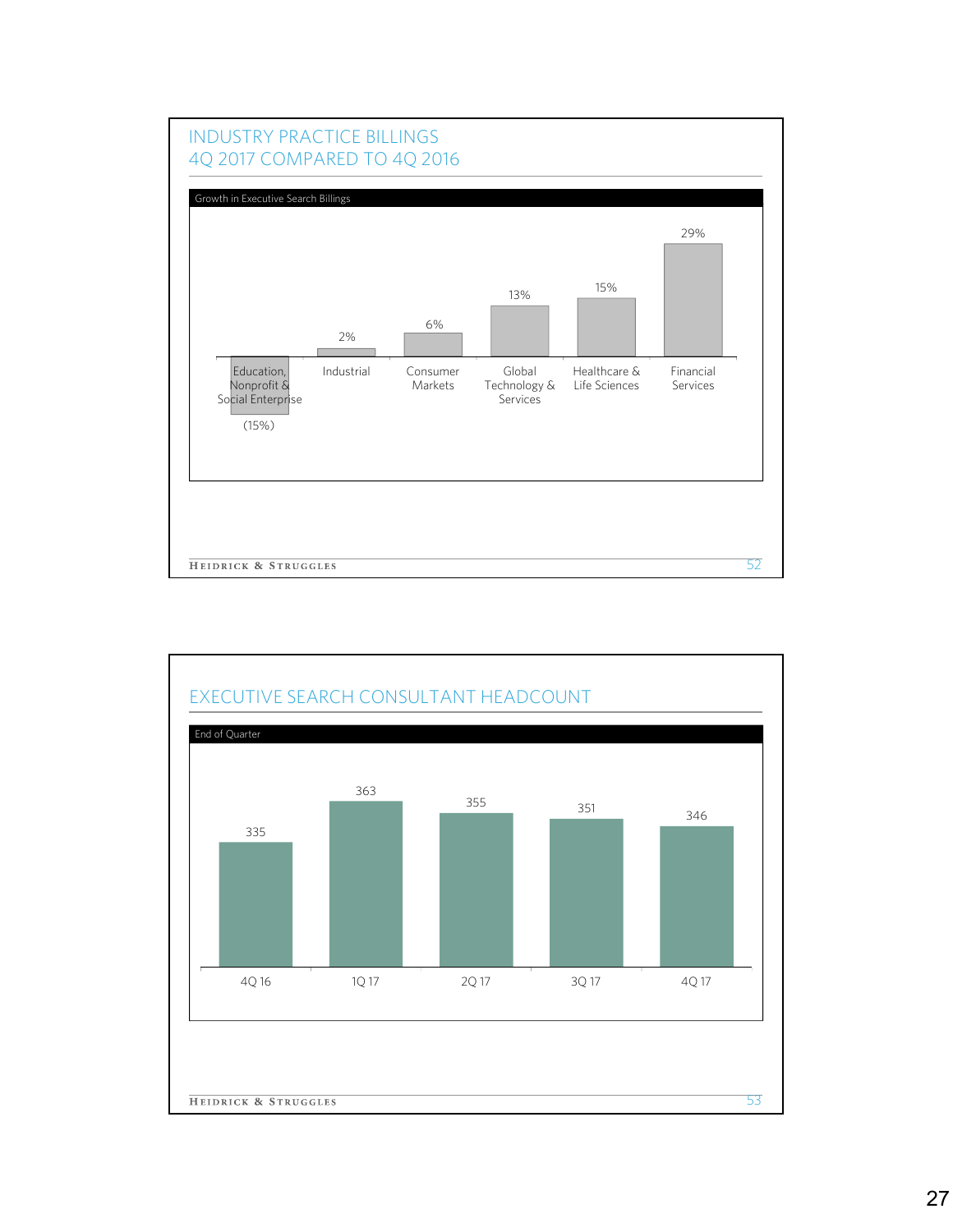